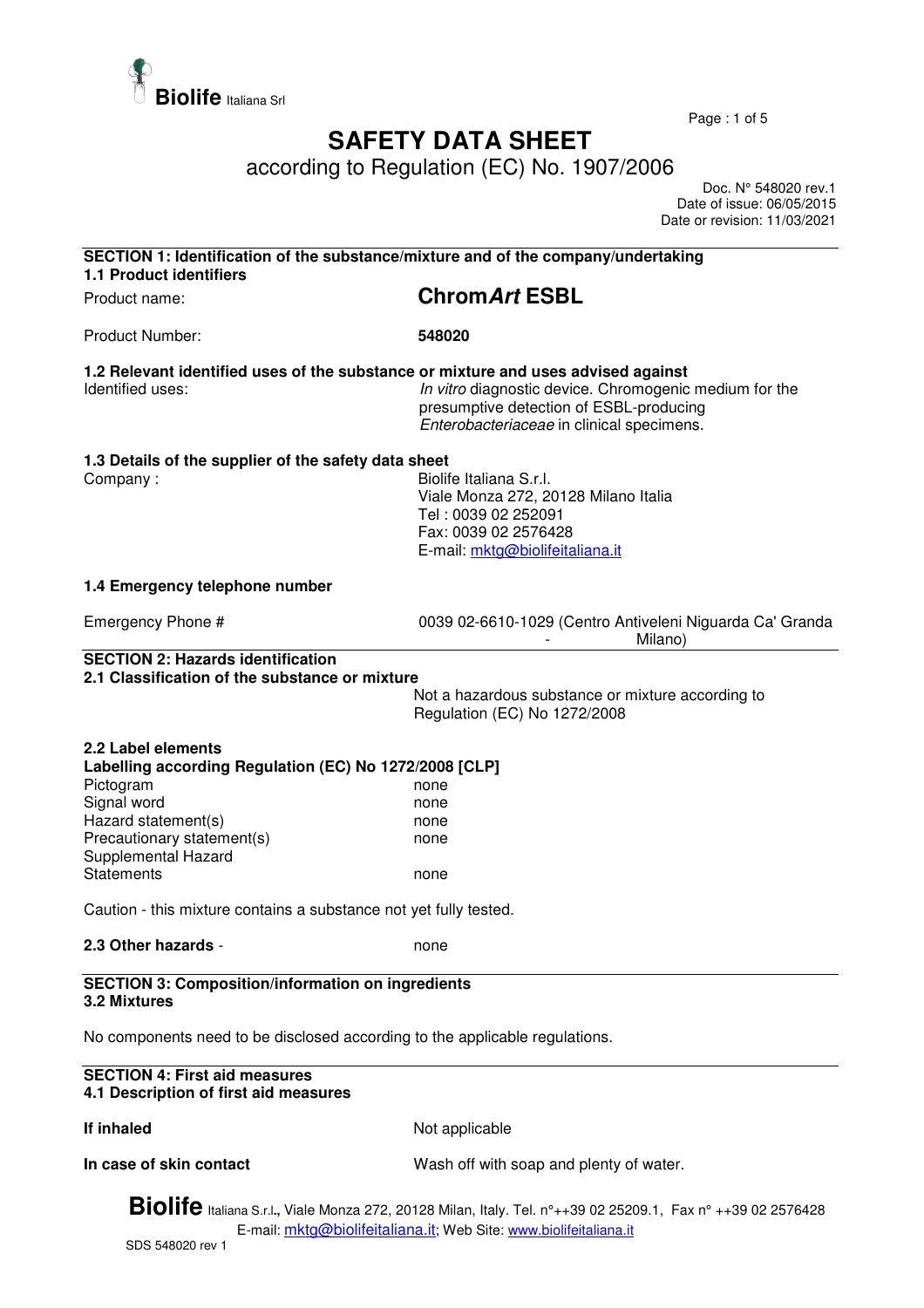

Page : 2 of 5

| In case of eye contact                                                                                                                                                                   | Rinse thoroughly with plenty of water for at least 15 minutes.                                                                  |  |  |
|------------------------------------------------------------------------------------------------------------------------------------------------------------------------------------------|---------------------------------------------------------------------------------------------------------------------------------|--|--|
| If swallowed                                                                                                                                                                             | Never give anything by mouth to an unconscious person.<br>Rinse mouth with water.                                               |  |  |
| 4.2 Most important symptoms and effects, both acute and delayed                                                                                                                          |                                                                                                                                 |  |  |
|                                                                                                                                                                                          | To the best of our knowledge, the chemical, physical, and<br>toxicological properties have not been thoroughly<br>investigated. |  |  |
| 4.3 Indication of any immediate medical attention and special treatment needed<br>no data available                                                                                      |                                                                                                                                 |  |  |
| <b>SECTION 5: Fire fighting measures</b>                                                                                                                                                 |                                                                                                                                 |  |  |
| 5.1 Extinguishing media                                                                                                                                                                  |                                                                                                                                 |  |  |
| Suitable extinguishing media                                                                                                                                                             | Use water spray, alcohol-resistant foam, dry chemical or<br>carbon dioxide.                                                     |  |  |
| 5.2 Special hazards arising from the substance or mixture                                                                                                                                |                                                                                                                                 |  |  |
|                                                                                                                                                                                          | Carbon oxides                                                                                                                   |  |  |
| 5.3 Advice for fire-fighters                                                                                                                                                             | Wear self contained breathing apparatus for fire fighting if<br>necessary.                                                      |  |  |
| 5.4 Further information                                                                                                                                                                  | no data available                                                                                                               |  |  |
| <b>SECTION 6: Accidental release measures</b>                                                                                                                                            |                                                                                                                                 |  |  |
| 6.1 Personal precautions, protective equipment and emergency procedures                                                                                                                  | Prevent container breakage.                                                                                                     |  |  |
| <b>6.2 Environmental precautions</b>                                                                                                                                                     | Do not let product enter drains.                                                                                                |  |  |
| 6.3 Methods and materials for containment and cleaning up                                                                                                                                | Sweep up and shovel. Keep in suitable, closed containers for<br>disposal.                                                       |  |  |
| 6.4 Reference to other sections                                                                                                                                                          | For disposal see section 13.                                                                                                    |  |  |
| <b>SECTION 7: Handling and storage</b>                                                                                                                                                   |                                                                                                                                 |  |  |
| 7.1 Precautions for safe handling                                                                                                                                                        | Handle in accordance with good laboratory practice.                                                                             |  |  |
| 7.2 Conditions for safe storage, including any incompatibilities                                                                                                                         |                                                                                                                                 |  |  |
|                                                                                                                                                                                          | Store in cool place. Keep container tightly closed. For<br>storage refer to the temperature indicated on the label.             |  |  |
| 7.3 Specific end use(s)                                                                                                                                                                  | Apart from the uses mentioned in section 1.2 no other<br>specific uses are stipulated                                           |  |  |
| <b>SECTION 8: Exposure controls/personal protection</b><br>8.1 Control parameters                                                                                                        |                                                                                                                                 |  |  |
| Components with workplace control parameters                                                                                                                                             |                                                                                                                                 |  |  |
|                                                                                                                                                                                          | It doesn't contain substances with occupational exposure<br>limit value.                                                        |  |  |
| 8.2 Exposure controls<br>Appropriate engineering controls                                                                                                                                | Handle in accordance with good industrial hygiene                                                                               |  |  |
| <b>Biolife</b> Italiana S.r.l., Viale Monza 272, 20128 Milan, Italy. Tel. n°++39 02 25209.1, Fax n° ++39 02 2576428<br>E-mail: mktg@biolifeitaliana.it; Web Site: www.biolifeitaliana.it |                                                                                                                                 |  |  |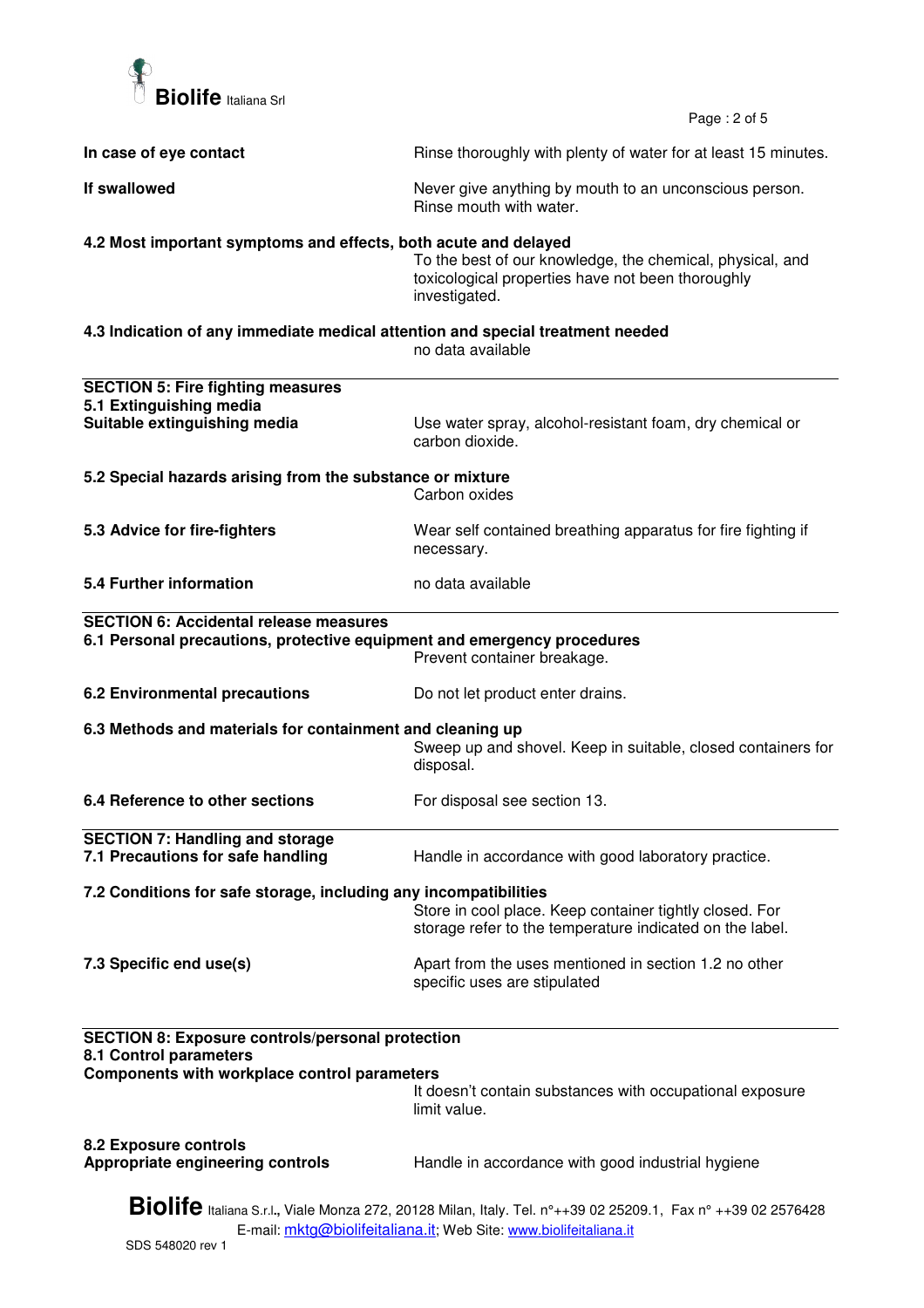

Page : 3 of 5

| Personal protective equipment<br>Eye/face protection | Use equipment for eye protection tested and approved under<br>appropriate government standards such as NIOSH (US) or<br>EN 166(EU).                                                                          |
|------------------------------------------------------|--------------------------------------------------------------------------------------------------------------------------------------------------------------------------------------------------------------|
| <b>Skin protection</b>                               | Handle with gloves. Gloves must be inspected prior to use.<br>Use proper glove removal technique (without touching<br>glove's outer surface) to avoid skin contact with this product.<br>Wash and dry hands. |
| <b>Body Protection</b>                               | The type of protective equipment must be selected according<br>to the concentration and amount of the dangerous substance<br>at the specific workplace.                                                      |
| <b>Respiratory protection</b>                        | Respiratory protection is not required.                                                                                                                                                                      |
| Control of environmental exposure                    | Do not let product enter drains.                                                                                                                                                                             |

## **SECTION 9: Physical and chemical properties**

| 9.1 Information on basic physical and chemical properties |                   |  |
|-----------------------------------------------------------|-------------------|--|
| a) Appearance Form:                                       | solid             |  |
| Colour:                                                   | no data available |  |
| b) Odour                                                  | no data available |  |
| c) Odour Threshold                                        | no data available |  |
| d) pH                                                     | no data available |  |
| e) Melting point/freezing                                 |                   |  |
| point                                                     | no data available |  |
| f) Initial boiling point and                              |                   |  |
| boiling range                                             | no data available |  |
| g) Flash point                                            | no data available |  |
| h) Evaporation rate                                       | no data available |  |
| i) Flammability (solid, gas)                              | no data available |  |
| j) Upper/lower                                            |                   |  |
| flammability or                                           |                   |  |
| explosive limits                                          | no data available |  |
| k) Vapour pressure                                        | no data available |  |
| I) Vapour density                                         | no data available |  |
| m) Relative density                                       | no data available |  |
| n) Water solubility                                       | no data available |  |
| o) Partition coefficient: n-octanol/                      |                   |  |
| water                                                     | no data available |  |
| p) Auto-ignition temperature                              | no data available |  |
| q) Decomposition temperature                              | no data available |  |
| r) Viscosity                                              | no data available |  |
| s) Explosive properties                                   | no data available |  |
| t) Oxidizing properties                                   | no data available |  |
| 9.2 Other safety information                              | no data available |  |
| <b>SECTION 10: Stability and reactivity</b>               |                   |  |
| 10.1 Reactivity                                           | no data available |  |
| <b>10.2 Chemical stability</b>                            | no data available |  |
|                                                           |                   |  |
| 10.3 Possibility of hazardous reactions                   | no data available |  |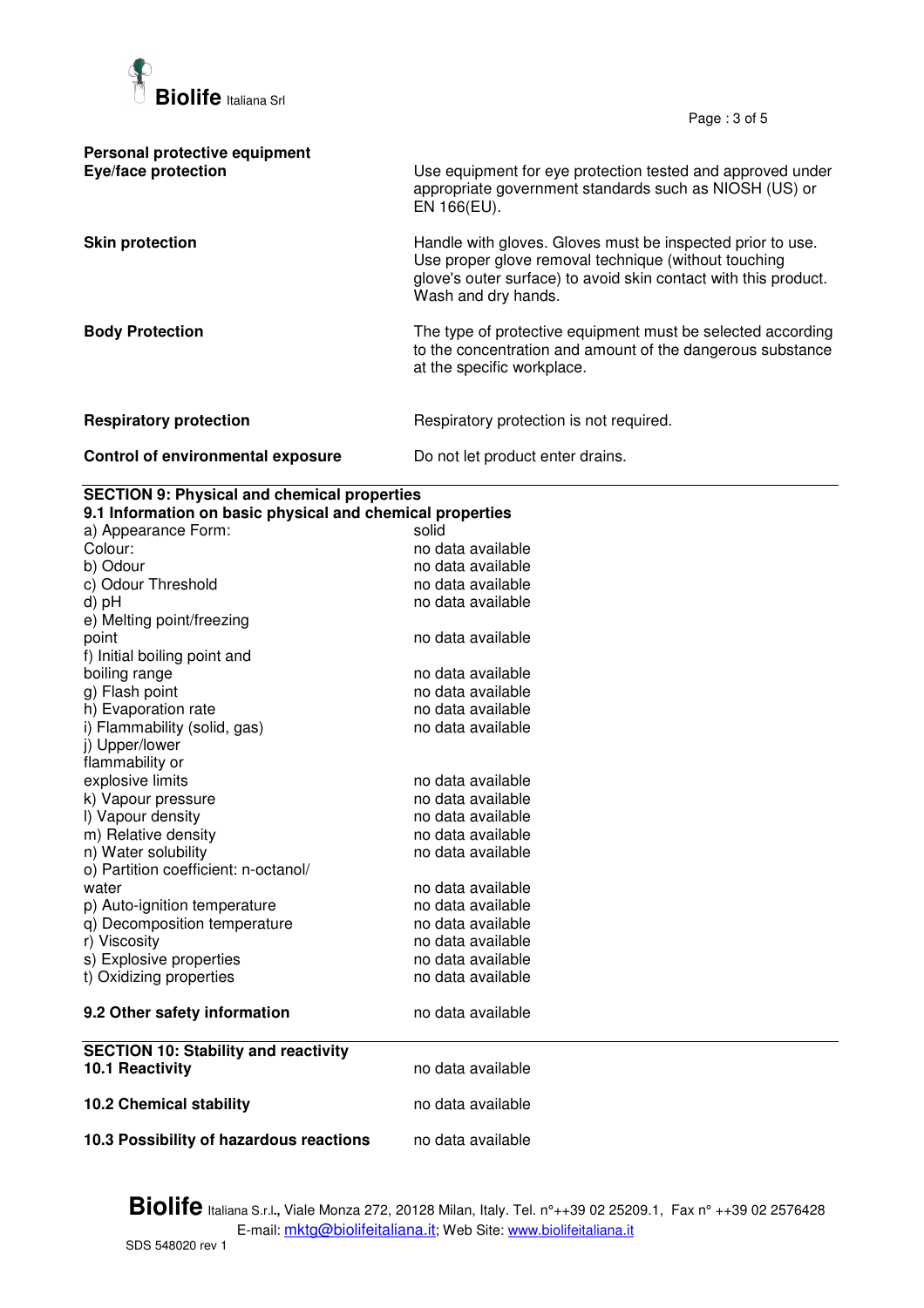

|                                                                    |                                                                                                                                                                     | Page: 4 of 5 |
|--------------------------------------------------------------------|---------------------------------------------------------------------------------------------------------------------------------------------------------------------|--------------|
| 10.4 Conditions to avoid                                           | no data available                                                                                                                                                   |              |
| 10.5 Incompatible materials                                        | no data available                                                                                                                                                   |              |
| 10.6 Hazardous decomposition products                              | Other decomposition products - no data available                                                                                                                    |              |
| <b>SECTION 11: Toxicological information</b>                       |                                                                                                                                                                     |              |
| 11.1 Information on toxicological effects<br><b>Acute toxicity</b> | no data available                                                                                                                                                   |              |
| <b>Skin corrosion/irritation</b>                                   | no data available                                                                                                                                                   |              |
| Serious eye damage/eye irritation                                  | no data available                                                                                                                                                   |              |
| Respiratory or skin sensitisation                                  | no data available                                                                                                                                                   |              |
| Germ cell mutagenicity                                             | no data available                                                                                                                                                   |              |
| Carcinogenicity                                                    | IARC: No component of this product present at levels greater<br>than or equal to 0.1% is identified as probable, possible or<br>confirmed human carcinogen by IARC. |              |
| <b>Reproductive toxicity</b>                                       | no data available                                                                                                                                                   |              |
| Specific target organ toxicity - single exposure                   | no data available                                                                                                                                                   |              |
| Specific target organ toxicity - repeated exposure                 | no data available                                                                                                                                                   |              |
| <b>Aspiration hazard</b>                                           | no data available                                                                                                                                                   |              |
| <b>Potential health effects</b><br><b>Inhalation</b>               | no data available                                                                                                                                                   |              |
|                                                                    |                                                                                                                                                                     |              |
| Ingestion                                                          | no data available                                                                                                                                                   |              |
| <b>Skin</b>                                                        | no data available                                                                                                                                                   |              |
| <b>Eyes</b>                                                        | no data available                                                                                                                                                   |              |
| <b>Signs and Symptoms of Exposure</b>                              | To the best of our knowledge, the chemical, physical, and<br>toxicological properties have not been thoroughly<br>investigated.                                     |              |
| <b>Additional Information</b>                                      | RTECS: no data available                                                                                                                                            |              |
| <b>SECTION 12: Ecological information</b><br>12.1 Toxicity         | no data available                                                                                                                                                   |              |
| 12.2 Persistence and degradability                                 | no data available                                                                                                                                                   |              |
| 12.3 Bio accumulative potential                                    | no data available                                                                                                                                                   |              |
| 12.4 Mobility in soil                                              | no data available                                                                                                                                                   |              |
| 12.5 Results of PBT and vPvB assessment                            | no data available                                                                                                                                                   |              |